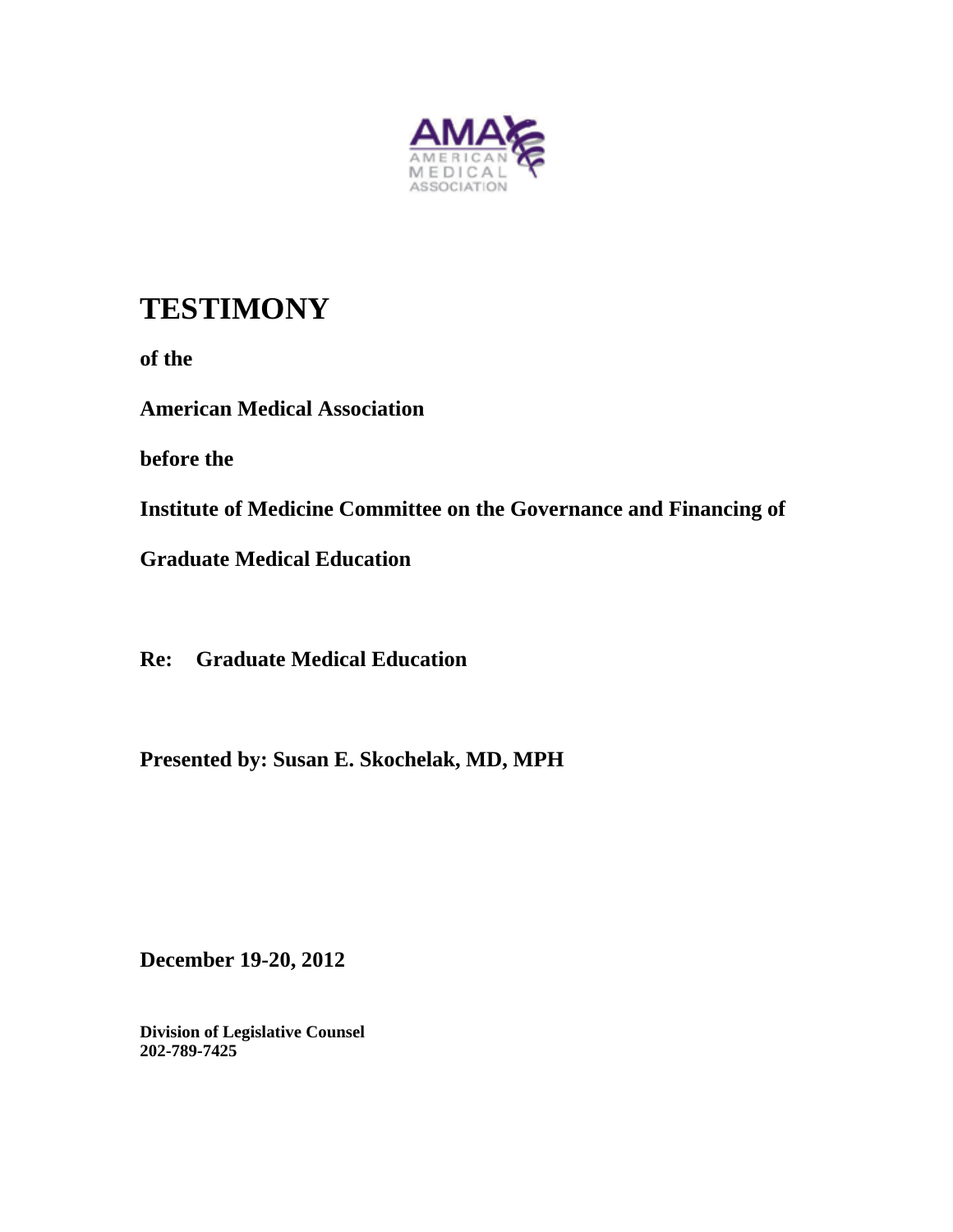#### **Testimony**

**of the** 

## **American Medical Association**

**before the** 

#### **Institute of Medicine Committee on the Governance and Financing of Graduate Medical Education**

#### **Presented by: Susan E. Skochelak, MD, MPH**

**December 19-20, 2012** 

Since its founding in 1847, the American Medical Association (AMA) has been dedicated to promoting the art and science of medicine and the betterment of public health. This high purpose economic, technological, and political change. The AMA appreciates the opportunity to testify on behalf of our physician and medical student members before the Institute of Medicine's (IOM) hearing. As the Committee studies methods for financing graduate medical education (GME) in has unified America's physicians through 165 years of profound scientific, demographic, Committee on Governance and Financing of Graduate Medical Education at today's public the United States, we urge you to consider our comments and recommendations below.

## **he importance of patient care provided by residents and fellows T**

Residents and fellows learn while providing direct patient care in hospitals and clinics under the the first-line contact for patient care issues and emergencies pertaining to patients on their service. medical and surgical care of their patients. Residents spend a substantial amount of time teaching direct supervision of a teaching physician. The roles of residents and fellows vary somewhat by graduate year and specialty, with interns generally being responsible for initial patient assessment and laboratory inquiry and more advanced trainees determining courses of action and treatment plans for the patients under the attending physician's supervision. While on duty, residents are Many types of residents (e.g., surgery, radiology, obstetrics, family medicine) also learn and perform surgical procedures under supervision and are engaged in the pre and postoperative medical students, and fellows teach residents and medical students.

Formal GME training occurs in only a small fraction (about 6 percent) of our nation's hospitals; however, residents and fellows are directly involved in providing a disproportionate amount of complex and acute care to the general population as well as to a large number of medically underserved, indigent, and elderly patients.<sup>1</sup>

Care provided by residents and fellows in U.S. academic hospitals<sup>2</sup> includes:

- 20% or more of all hospital care in the country
- 28% of all Medicaid hospitalizations
- 40% of all hospital charity care, amounting to around \$8.4 billion annually
- 40% of high-acuity patient transfers
- 62% of pediatric ICU care
- 80% of level I trauma center care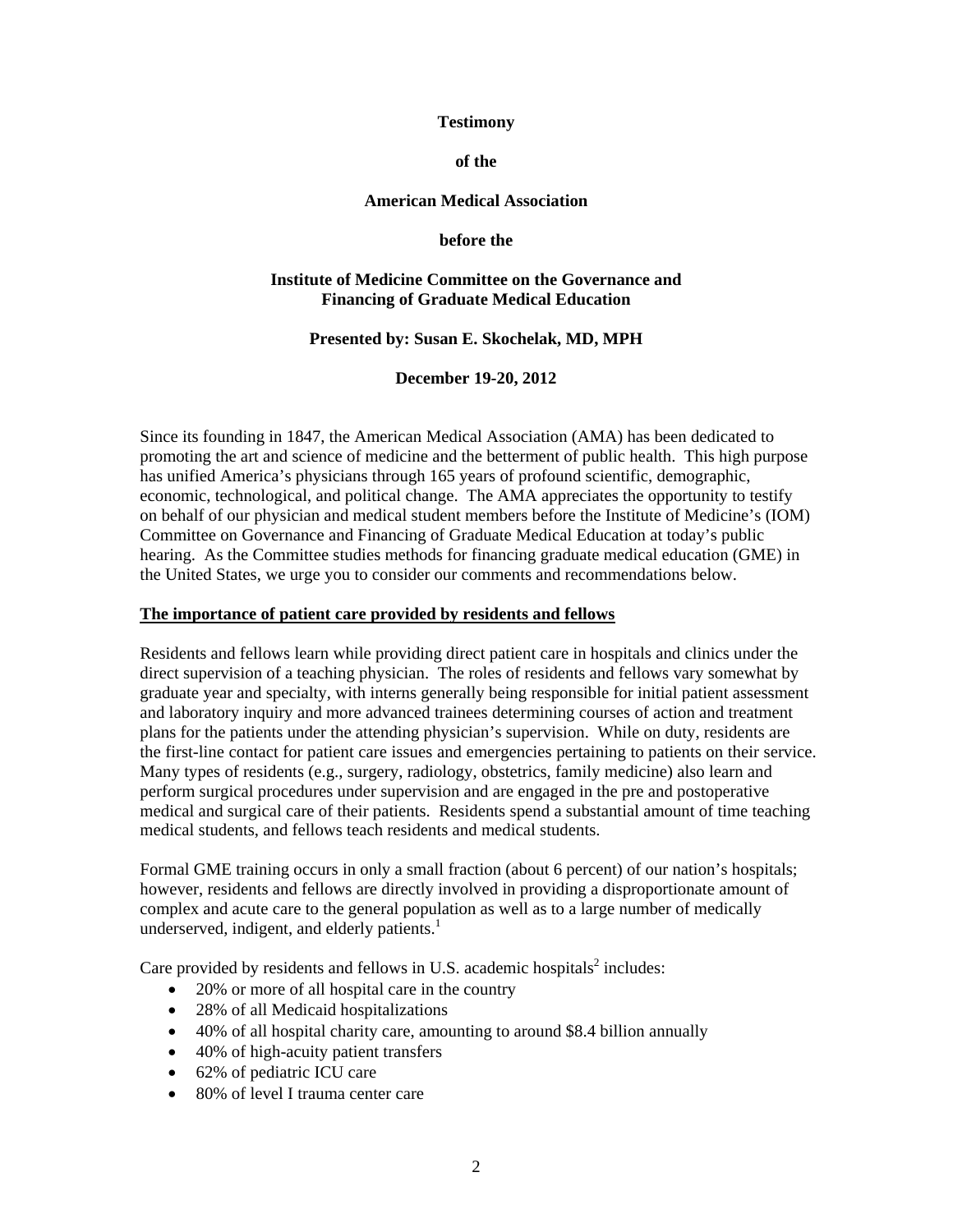Residency and fellowship training programs have affiliations not only with large university clinics in neighboring towns, and often with Veterans Administration (VA) sites as well.<sup>1,3,4</sup> In expertise to these facilities.<sup>5</sup> These non-university hospitals that train resident/fellow physicians hospitals offer ambulatory services to HIV/AIDS patients, compared to 16 percent of nonteaching teaching hospitals, but also with surrounding community and county/state hospitals, satellite many cases, such affiliations provide desperately needed financial resources and medical cater to a large proportion of the uninsured, Medicaid, and indigent populations.<sup>6,7</sup> Teaching hospitals are also more likely to do community outreach. For example, 89 percent of teaching hospitals. Patients in these facilities often are unable to access preventive care services; therefore, affiliation with and funding from residency programs contribute to a healthier community at $large.<sup>8</sup>$ 

#### **he case for stable if not increased funding for GME T**

Many authorities agree that by 2025 the U.S. will face a shortage of physicians to meet the needs implementation of the Patient Protection and Affordable Care Act (ACA) (P.L. 111-148). While programs are experiencing minimal growth due to limited federal funding. This means that the of a growing and aging population. Furthermore, the demand for physician services will increase as approximately 32 million Americans will demand more health care services with the new U.S. allopathic and osteopathic medical schools are opening and many medical schools are expanding their enrollments to meet the need for more physicians, core residency training growth of medical school graduates is having a minimal impact on the number of physicians entering practice.

The training of resident physicians is heavily dependent upon funding through the Medicare sophisticated health services provided by teaching hospitals. The cost to train residents averages system. Medicare has historically paid for its share of the costs of training and the highly over \$100,000/year/resident.<sup>9</sup> While Medicare pays over \$9.5 billion annually to support GME, the funding does not come close to the cost of maintaining teaching programs (approximately \$27 billion).<sup>9</sup> The 1997 Balanced Budget Act capped the number of Medicare-funded GME positions at 1996 levels for almost all teaching hospitals. The cap has made it impossible for institutions to expand or create new core GME programs. As a result, it is becoming increasingly competitive for graduates of U.S. medical and osteopathic schools to enter a core residency program in the U.S.

The ACA-authorized redistribution of some unused GME residency slots has provided a few new required to build and accredit new residency programs, expansion of GME has to be approached current level of federal funding for GME and ensuring adequate, stable funding for GME, **to address physician shortages in undersupplied specialties and underserved areas.**  residency positions in primary care and general surgery, but these changes will not be enough to build an appropriately sized and fully trained medical workforce and address the shortages that have been identified by 33 states and 22 physician specialty organizations.<sup>10</sup> Given the long pipeline for physician training (at least seven years post-college), combined with the years with some urgency. In the midst of our country's severe physician shortage, the situation will only deteriorate further because of the high number of physicians who are expected to retire, 32 million uninsured patients currently entering the health care system, increasing chronic illnesses such as diabetes and cardiovascular disease, and an aging population. Several federal bills were introduced in the 112th Congress that included support for increasing GME slots by 15 percent in order to address physician shortages.<sup>11</sup> The AMA recommends not only preserving the **but increasing GME funding to support, at a minimum, a 15 percent increase in GME slots**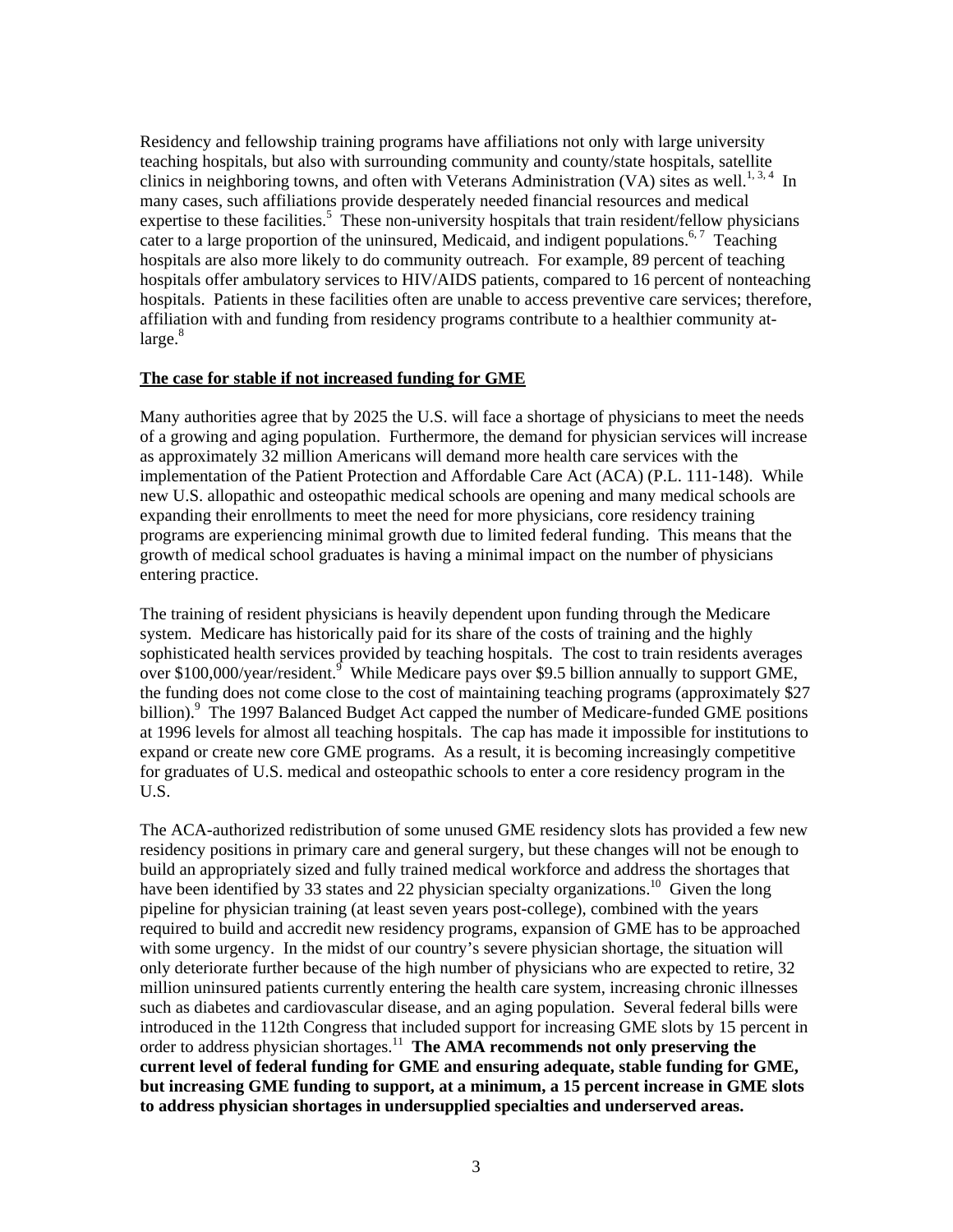## **Medicare GME payment reform**

With a number of reforms for Medicare financing being proposed, the potential impact on GME funding and distribution remains unclear. GME and other non-insurance programs in Medicare have been funded through various adjustments in Medicare fee-for-service payments to hospitals. training opportunities, affecting patients, hospitals, and the health system at large. If faced with provide at times uncompensated, including community outreach, research, and complex and acute care. While the AMA acknowledges that new models of funding care must be assessed in this The AMA is concerned that a severe reduction or even elimination of the federal government's support for GME could lead not only to cost shifting of these services to local and state governments, and other potential funding sources, but also to substantial reductions in medical steep cuts, teaching hospitals might also be inclined to cut the vital services they currently fiscal environment, we also want to point out that there are many complicated issues surrounding GME funding that need to be addressed as Medicare evolves. **The AMA appreciates the critical importance of all of these issues, and we stand ready to work with all stakeholders to explore proposals for GME governance and financing.** 

## **Ensuring adequate funding for Title VII, National Health Service Corps (NHSC), and Children's Hospitals GME Programs**

In this budgetary climate, ensuring adequate funding levels for Title VII, NHSC, and Children's Hospitals GME programs will be challenging as well, but these programs are also vital links for patient access to care and provide training and debt relief opportunities for physicians.

Title VII Health Professions programs work to improve the diversity, distribution, and supply of the health professions workforce, with an emphasis on primary care and interdisciplinary training. cost of health professions education places on new practitioners, and helps ensure access to health hospitals, given their lack of financial support from Medicare. Further, many pediatric specialties The NHSC improves access to health care for the growing numbers of underserved Americans, provides incentives for practitioners to enter primary care, reduces the financial burden that the professions education for students from all backgrounds. The Health Resources and Services Administration's (HRSA) Children's Hospitals Graduate Medical Education (CHGME) program provides critical support for freestanding children's hospitals. Federal funding is critical for supporting this vital training program for pediatricians and pediatric subspecialists in children's are among those chronically in short supply. **The AMA also recommends adequate funding for these vital programs to improve the diversity, distribution, and supply of the health professions workforce.**

## **International Medical Graduates**

It is important to note that international graduates comprise almost 27 percent of residents and fellows in the U.S. and 25 percent of all practicing physicians. Since state licensing boards do not acceptance. First, they must be certified by the Educational Commission for Foreign Medical other advanced degrees, participate in observerships, volunteer at free clinics, and seek additional recognize other countries' medical licenses or GME programs, all international graduates (no matter how well trained they are or how long they have been in practice in their home countries) must enter the U.S. physician workforce pipeline through GME programs. All international graduates follow the same process as U.S. medical graduates to be considered for GME program Graduates (ECFMG) before they can apply to GME programs. ECFMG-certification indicates that the certificate holder has been deemed ready to start GME. In addition to becoming ECFMG-certified, thousands of international graduates conduct medical research, teach, obtain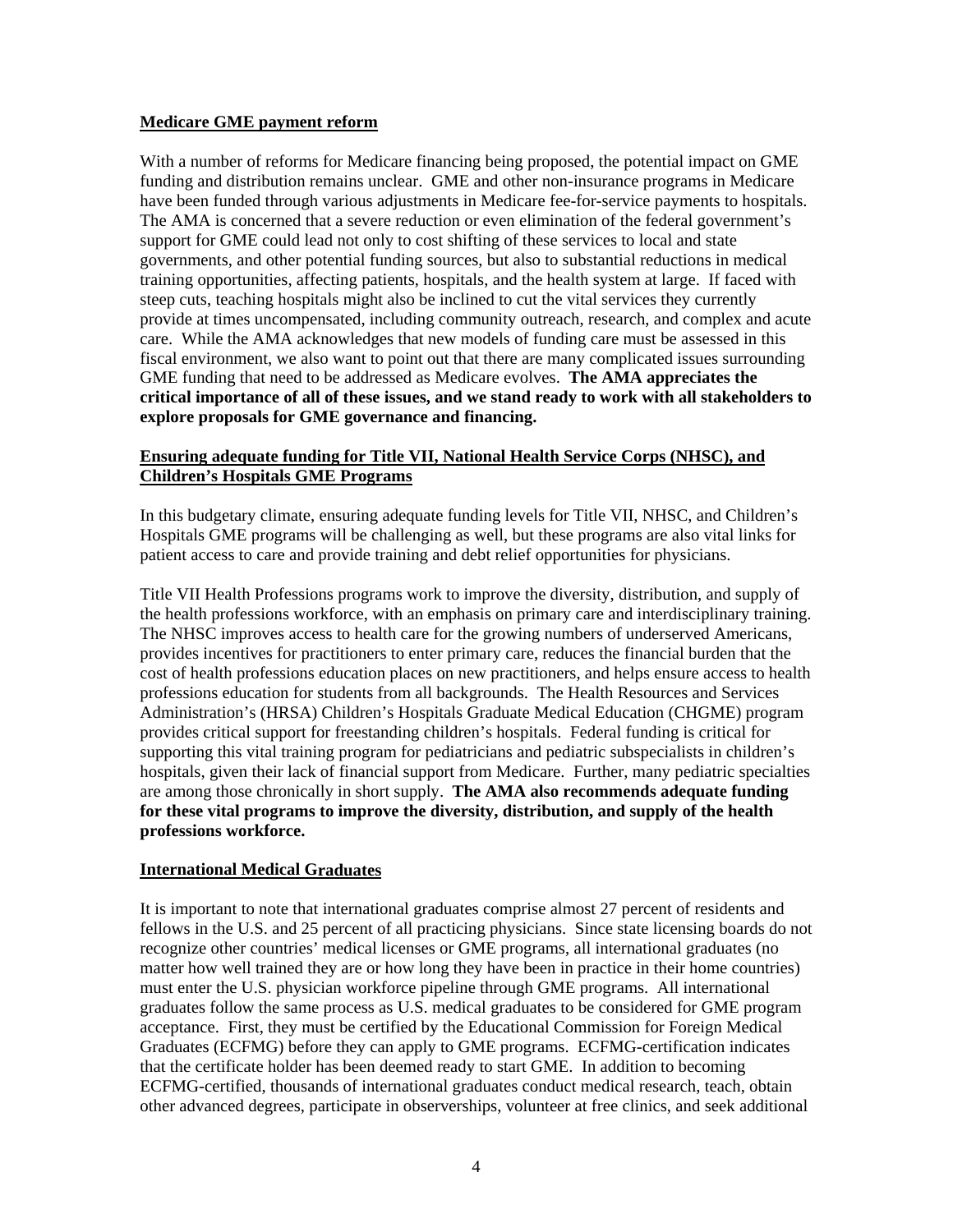clinical experiences in order to increase their chances to match into a GME program. While thousands of international graduates are in GME programs, there are several thousand more qualified international graduates (many of whom are permanent U.S. residents and U.S. citize n international graduates) who continue to wait to be accepted into a residency program.

It is also important to recognize that international graduates provide much needed patient care since many of them, enter primary care specialties and serve in underserved and shortage areas, been granted waivers. Without these international graduates, thousands of patients would be without a physician in their communities. International graduates play a critical role in caring for the country's neediest patients. Federal legislation was signed into law this year that extends for challenges. We support the permanent reauthorization and expansion of the Conrad State including intercity and rural areas.<sup>12</sup> International graduates who are on a J-1 visa during their GME training, may apply for a J-1 visa waiver, which will allow them to stay in the U.S. after their GME training, if they agree to work in an underserved or shortage area. Since the development of the J-1 visa waiver program in 1994, over 9,000 international graduates have three years (through September 2015) the Conrad State 30 J-1 Visa Waiver Program, a vital program for placing international graduates in communities that face health care access **30 J-1 Visa Waiver Program.** 

## **Medical student debt**

In addition to GME factors discussed above, a driver for workforce, specialty, and geographic location choices is medical student debt.<sup>13</sup> We must address the issue of medical student debt as borrowed to finance medical education. Residents and fellows must either begin repaying or forbear loans while in training. Depending upon loan repayment or forbearance options selected important issues to be addressed during the reauthorization of the Higher Education Act it currently impedes the development of a socioeconomically diverse physician workforce and influences the choice of specialty and practice location. Physicians carry a median debt of \$160,000 (if they attended a public medical school) or \$190,000 (if attending a private institution)<sup>14</sup> when they enter GME, and interest continually accrues on many of the loans during residency, total paybacks after training when factoring in accrued interest can approach \$500,000, and monthly payments often range between \$1,500-\$2,100 for a 30-year repayment period.14 **Stable, low interest rates on college and graduate student loans and loan repayment and forgiveness programs to ease medical student debt burdens will be next year.** 

## **AMA efforts in education across the continuum**

As 2013 approaches, the AMA has set forth a multi-year strategy, defined during a period in which the state and future of health care appear particularly unsettled.<sup>15</sup> The AMA outlined a long-range strategic plan that focuses on three core areas that include improving patients health professional satisfaction and practice sustainability by helping physicians navigate delivery and outcomes while reducing health care costs, accelerating change in medical education to align physician training and education with the future needs of our health care system, and enhancing payment models.

The AMA plans to accelerate change in undergraduate medical education in part to align with the hanges that are occurring with the restructuring of the GME accreditation system. In January c collaborative with select medical schools and health care systems in order to develop innovations supporting new, flexible, and outcomes-based education across the continuum. In addition, the 2013, the AMA will release a request for proposals to U.S. medical schools to establish a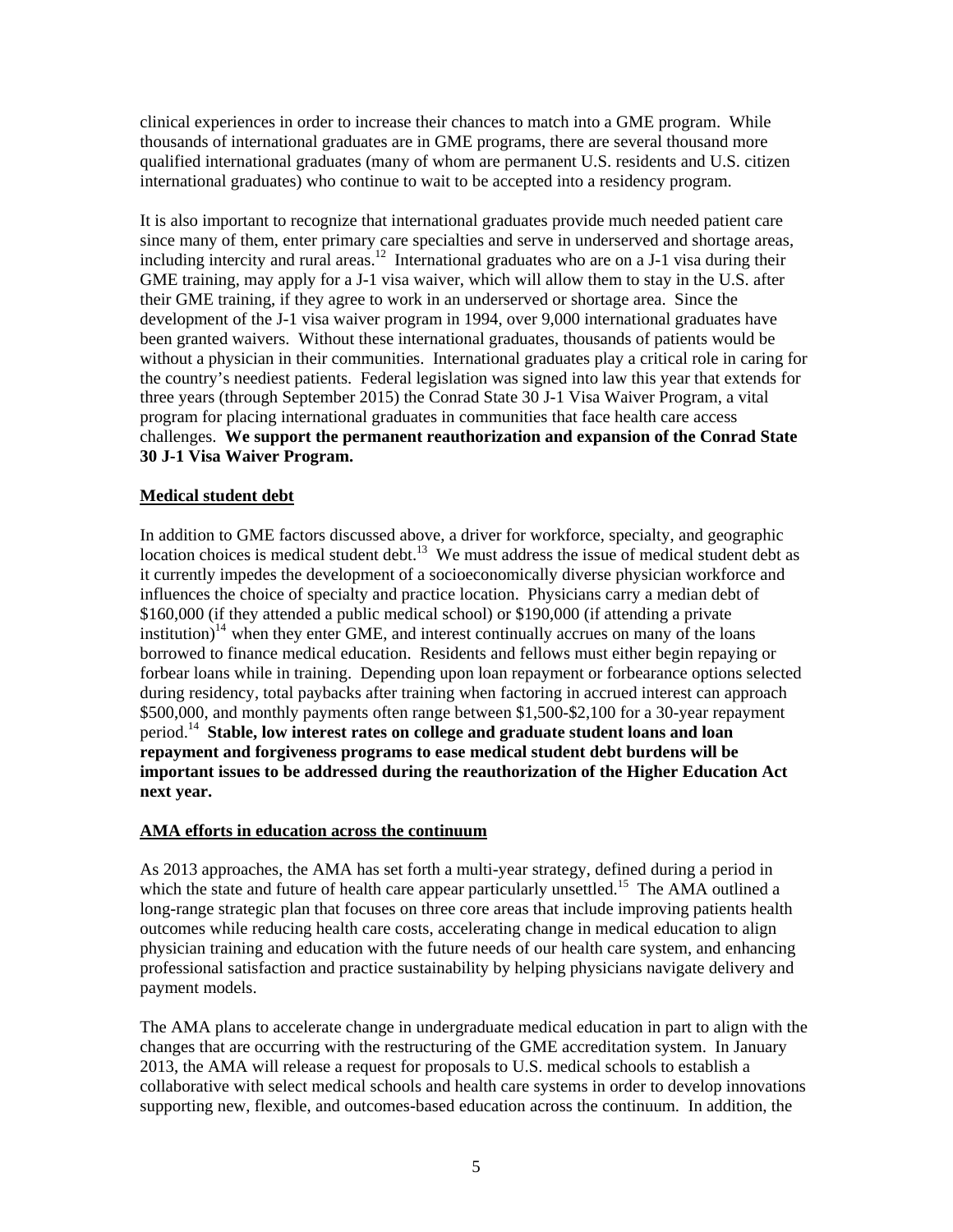AMA will convene a consortium of medical schools and additional partners to evaluate and promote adoption of successful innovations.

## **Summary**

As the IOM Committee on Governance and Financing of Graduate Medical Education works toward a proposal to align GME financing with the public's health care workforce needs, we urge carefully crafted to avoid exacerbating projected shortages of physicians across all specialties, you to consider the long-term impact of cutting Medicare's investment in physician training versus the short-term "savings" that may be obtained. Proposed changes in GME should be including primary care. $^{16}$ 

New and existing medical schools have taken the first step in addressing the shortage by xpanding the overall number of medical students enrolled in their respective institutions. This e contributes to a larger pool of future physicians, but is only the first step. The next step is to assure a sufficient number of residency training programs. Unfortunately, Medicare's current cap on financial support for GME prevents teaching hospitals from expanding the number of training positions and often prevents new hospitals from establishing teaching programs.

Now is the time for our nation to invest in physician training programs, not reduce them. Cuts to Medicare GME financing likely will exacerbate the physician shortage at a time when an physicians planning to retire by  $2020$ .<sup>17</sup> Ensuring access for Medicare beneficiaries requires estimated 10,000 seniors enter the Medicare program each day, and with one in three practicing long-term and rational physician payment reforms, as well as an adequate supply of physicians to care for an aging nation.

The AMA is actively working to strategically reshape and accelerate change in medical education in the U.S. and advocating to reduce the debt incurred by medical students. However, the transform medical education across all phases of physician training. If the GME cap is not lifted, Ultimately, the increase in medical school enrollment will have minimal impact on the physician shortage unless the legislative and structural challenges being faced by GME are addressed and a pending GME bottleneck hampers these initiatives as well as other improvements underway to hundreds of U.S. medical students will graduate with significantly limited opportunities to finish their training and become practicing physicians, and the growing number of U.S. citizens and non-citizens graduating from foreign medical schools will not be able to train in the U.S. secure, rational, and fiscally sound funding model is in place.

## **Conclusion**

The AMA appreciates this opportunity to provide input to the IOM Committee, and we offer our assistance to the Committee as it develops its recommendations to the Secretary of Health and Human Services. **The AMA stands ready to work with all stakeholders to explore proposals for GME governance and financing.**